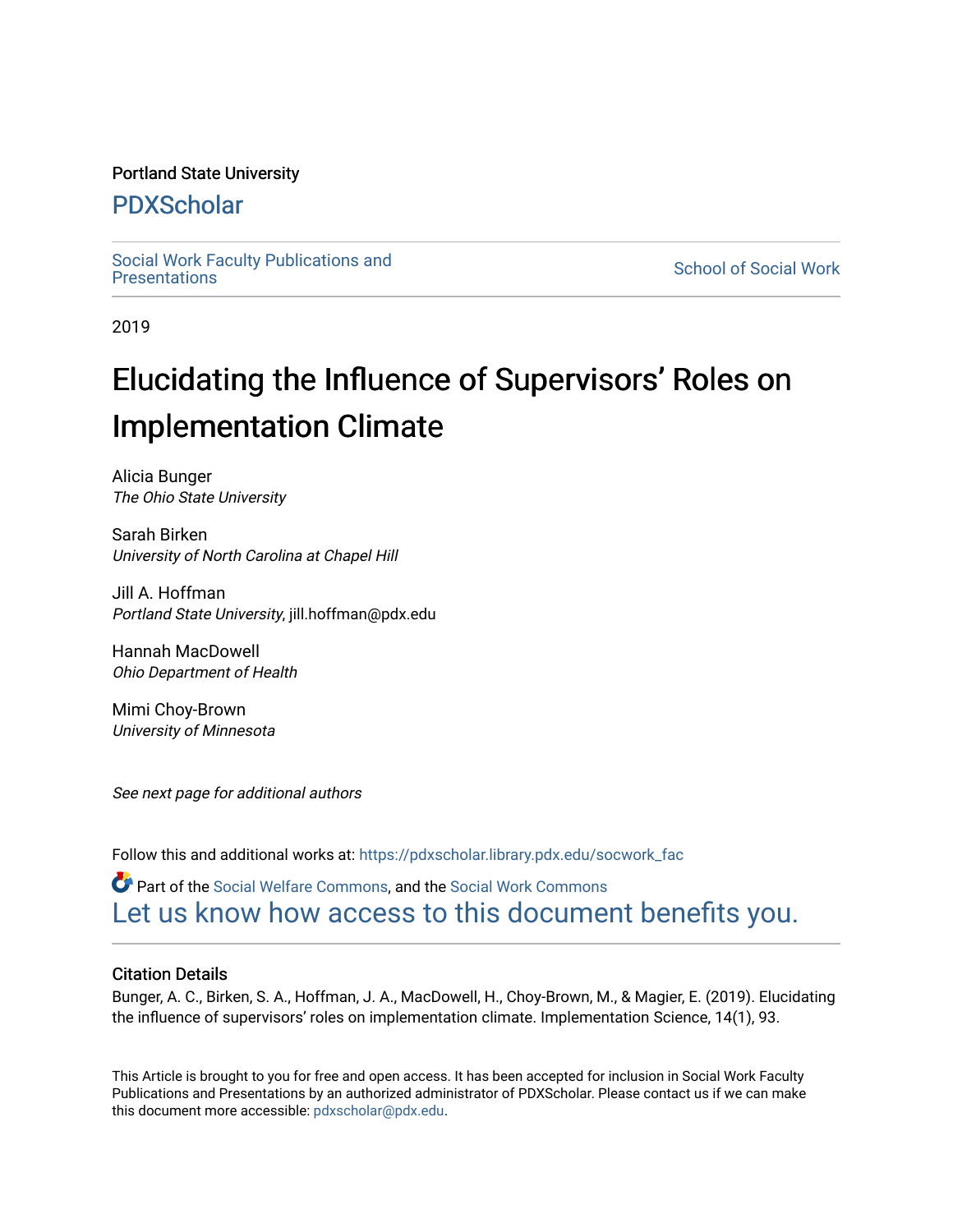# Authors

Alicia Bunger, Sarah Birken, Jill A. Hoffman, Hannah MacDowell, Mimi Choy-Brown, and Erica Magier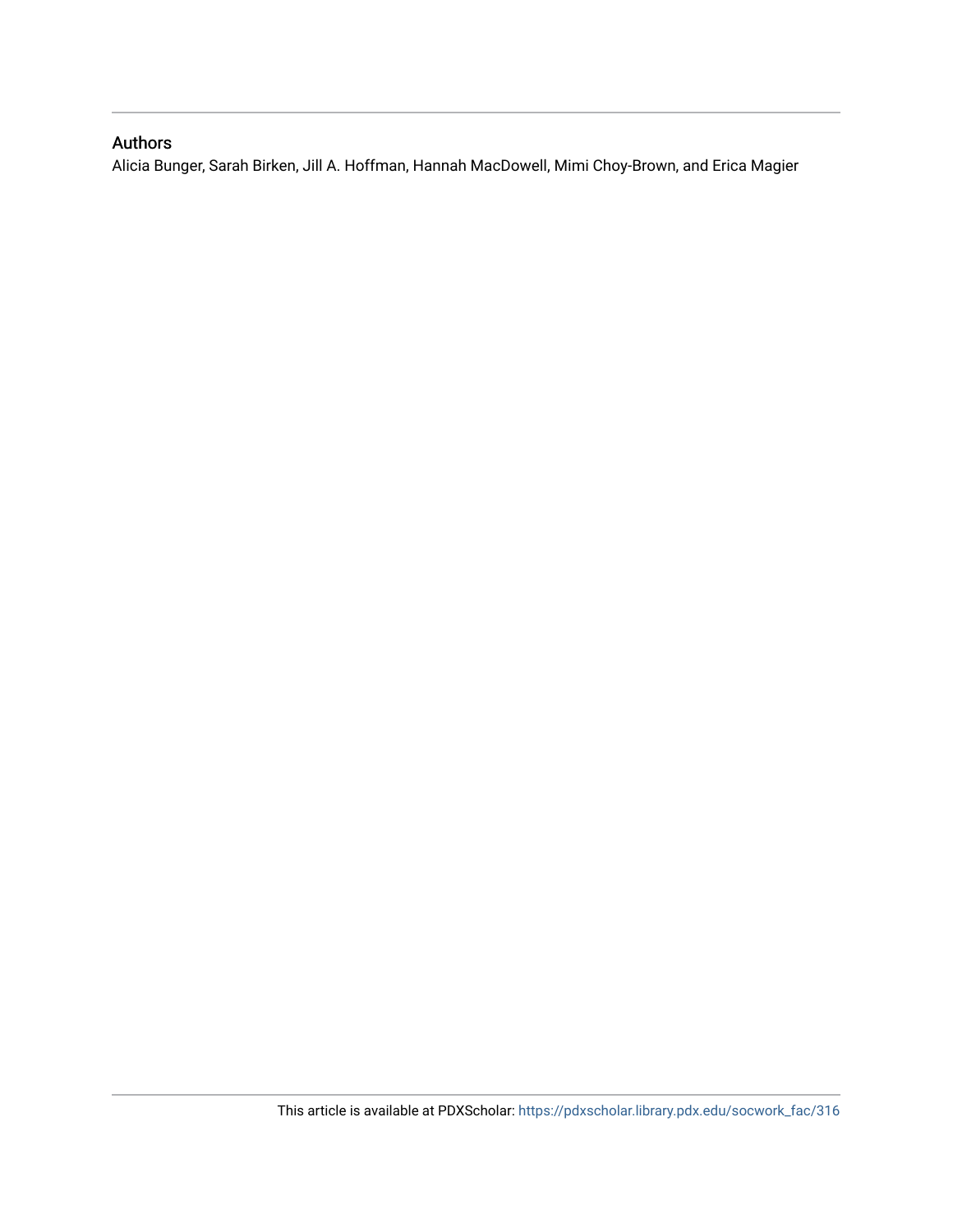# RESEARCH **RESEARCH CONSUMING THE CONSUMING THE CONSUMING THE CONSUMING TEAM Open Access**

# Elucidating the influence of supervisors' roles on implementation climate



Alicia C. Bunger<sup>1[\\*](http://orcid.org/0000-0002-6407-5111)</sup>�, Sarah A. Birken<sup>2</sup>, Jill A. Hoffman<sup>3</sup>, Hannah MacDowell<sup>4</sup>, Mimi Choy-Brown<sup>5</sup> and Erica Magier<sup>1</sup>

# Abstract

**Background:** Supervisors play an essential role in implementation by diffusing and synthesizing information, selling implementation, and translating top management's project plans to frontline workers. Theory and emerging evidence suggest that through these roles, supervisors shape implementation climate—i.e., the degree to which innovations are expected, supported, and rewarded. However, it is unclear exactly how supervisors carry out each of these roles in ways that contribute to implementation climate—this represents a gap in the understanding of the causal mechanisms that link supervisors' behavior with implementation climate. This study examined how supervisors' performance of each of these roles influences three core implementation climate domains (expectations, supports, and rewards).

**Materials and methods:** A sequenced behavioral health screening, assessment, and referral intervention was implemented within a county-based child welfare agency. We conducted 6 focus groups with supervisors and frontline workers from implementing work units 6 months post-implementation ( $n = 51$ ) and 1 year later ( $n = 40$ ) (12 groups total). Participants were asked about implementation determinants, including supervision and implementation context. We audio-recorded, transcribed, and analyzed focus groups using an open coding process during which the importance of the supervisors' roles emerged as a major theme. We further analyzed this code using concepts and definitions related to middle managers' roles and implementation climate.

Results: In this work setting, supervisors (1) diffused information about the intervention proactively, and in response to workers' questions, (2) synthesized information by tailoring it to workers' individual needs, (3) translated top managements' project plans into day-to-day tasks through close monitoring and reminders, and (4) justified implementation. All four of these roles appeared to shape the implementation climate by conveying strong expectations for implementation. Three roles (diffusing, synthesizing, and mediating) influenced climate by supporting workers during implementation. Only one role (diffusing) influenced climate by conveying rewards.

**Conclusions:** Supervisors shaped implementation climate by carrying out four roles (diffusing, synthesizing, mediating, and selling). Findings suggest that the interaction of these roles convey expectations and support for implementation (two implementation climate domains). Our study advances the causal theory explaining how supervisors' behavior shapes the implementation climate, which can inform implementation practice.

Keywords: Supervisors, Implementation, Middle managers, Implementation climate

\* Correspondence: [Bunger.5@osu.edu](mailto:Bunger.5@osu.edu) <sup>1</sup>

Full list of author information is available at the end of the article



© The Author(s). 2019 **Open Access** This article is distributed under the terms of the Creative Commons Attribution 4.0 International License [\(http://creativecommons.org/licenses/by/4.0/](http://creativecommons.org/licenses/by/4.0/)), which permits unrestricted use, distribution, and reproduction in any medium, provided you give appropriate credit to the original author(s) and the source, provide a link to the Creative Commons license, and indicate if changes were made. The Creative Commons Public Domain Dedication waiver [\(http://creativecommons.org/publicdomain/zero/1.0/](http://creativecommons.org/publicdomain/zero/1.0/)) applies to the data made available in this article, unless otherwise stated.

<sup>&</sup>lt;sup>1</sup>College of Social Work, The Ohio State University, 1947 College Road, Columbus, OH 43210, USA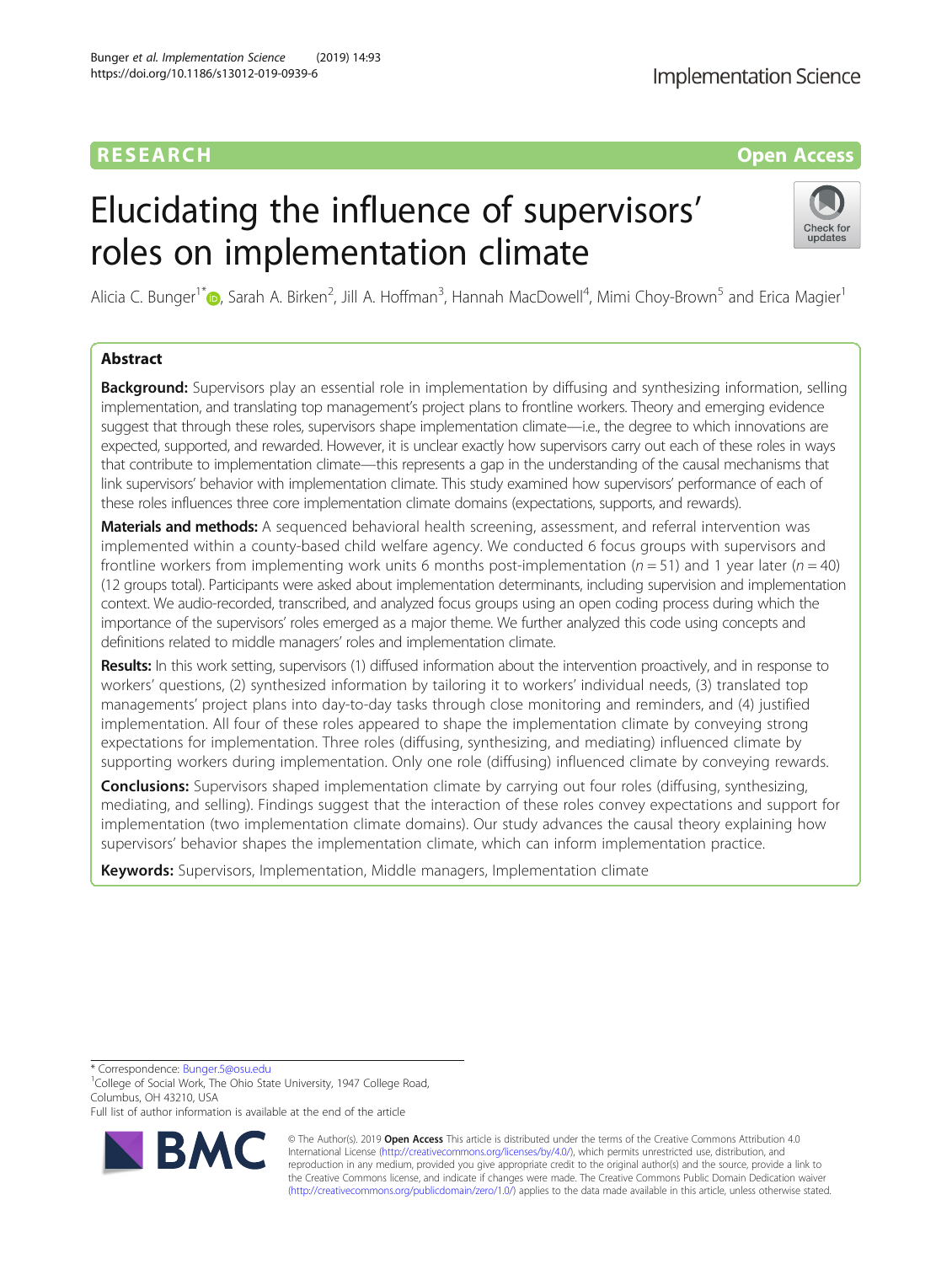#### Contributions to the literature

- Research shows that supervisors and other middle managers play an important role in implementation by shaping the implementation climate (i.e., shared belief that implementation is expected, supported, and rewarded).
- We found that supervisors fulfilled four roles during implementation: they diffused and synthesized information, mediated between strategy and day-to-day tasks, and justified implementation. Together, these roles interacted to convey expectations and support for implementation at the front lines.
- We did not find a robust evidence of how supervisors convey rewards for implementation.
- These findings fill the gaps in knowledge about the specific ways in which supervisors influence implementation.

#### Background

Successful implementation of new treatment interventions is dependent on a strong and supportive implementation climate within organizations or the shared perception that an intervention is expected, supported, and rewarded [[1](#page-11-0)–[4\]](#page-12-0). According to Klein, Conn, and Sorra's Theory of Innovation Implementation, implementation climate is shaped by organizational resources and strategies which are often determined by top-level executive leaders. Supervisors, and other middle managers, bridge organizational hierarchies and are therefore essential for translating executive-level expectations, supports, and rewards for implementation to the front lines. Indeed, empirical evidence suggests that supervisors may have a direct influence on their unit or team's implementation climate (e.g.,  $[5, 6]$  $[5, 6]$  $[5, 6]$  $[5, 6]$  $[5, 6]$ ). However, the underlying causal mechanisms that link supervisors' behavior to the implementation climate are unclear.

Drawing from the Theory of Middle Managers' Roles in Healthcare EBP Implementation, supervisors may influence the implementation climate at the front lines by fulfilling several middle management roles [[7](#page-12-0)]. By sharing and helping their supervisees make sense of information, translating organizational strategies into day-to-day work tasks, and championing implementation, supervisors influence the implementation climate [[7](#page-12-0)–[11\]](#page-12-0). Although recent evidence and theory suggest a link between supervisors and implementation climate, it is unclear how each of these roles conveys expectations, supports, and rewards for implementation (i.e., the causal mechanisms underlying the empirical link between supervisors' roles and implementation climate) [\[11\]](#page-12-0). As a result, there is a limited understanding of specific strategies supervisors might use to create a strong implementation climate, and in turn, implementation and client outcomes.

Set within the context of a large public child welfare agency, this study explored how supervisors' roles influence implementation climate at the front lines of a highstress and resource-constrained working environment, where implementation strategies must be feasible and effective. Our study is intended to inform the refinement of causal theories (e.g., Theory of Middle Managers' Roles in Healthcare EBP Implementation), by identifying practical strategies that supervisors use to promote implementation and exploring how these strategies influence the degree to which the intervention is expected, supported, and rewarded at the front lines of their organization (the three domains of implementation climate). First, we consider the evidence suggesting the importance of a strong implementation climate for supporting proficient use of new interventions and extant theory that explains how supervisors may shape the implementation climate.

#### Implementation climate

Implementation climate is an organizational or grouplevel construct that reflects three domains—the degree to which professionals share the belief that a specific innovation is (1) expected, (2) supported, and (3) rewarded [[3\]](#page-12-0). Implementation climate is a strong predictor of an organization's consistent and quality use of an innovation [[1,](#page-11-0) [2](#page-11-0), [12,](#page-12-0) [13](#page-12-0)]. Unlike the organizational climate (which references general perceptions of the work environment), implementation climate strategically focuses on the context for a specific intervention. Staff in the same organization or team may perceive a positive climate for implementing one intervention and a negative climate for implementing another. A strong implementation climate is driven by implementation strategies and policies (set by top managers)—ideally, by providing resources, training, and incentives; helping to "fit" the intervention into existing practice; and removing barriers, organizations theoretically set expectations, provide support, and reward staff for using the new intervention proficiently [\[2](#page-11-0), [3\]](#page-12-0).

Although top-level managers set the implementation strategies and policies, emerging evidence highlights how the implementation climate can vary across teams or units in an organization, which may be attributed to the differences in supervisors' behaviors and skills. In teams with a stronger implementation climate, supervisors tended to emphasize and spend more time covering evidence-based treatments [[5,](#page-12-0) [14\]](#page-12-0). Also, more competent, proactive, and transformational leadership approaches by supervisors within teams and units generated stronger and more supportive implementation climates [[15](#page-12-0)–[17\]](#page-12-0). These prior studies indicate that supervisors can positively or negatively influence the implementation climate (given the same organizational supports and policies). However, the specific ways in which supervisors convey that an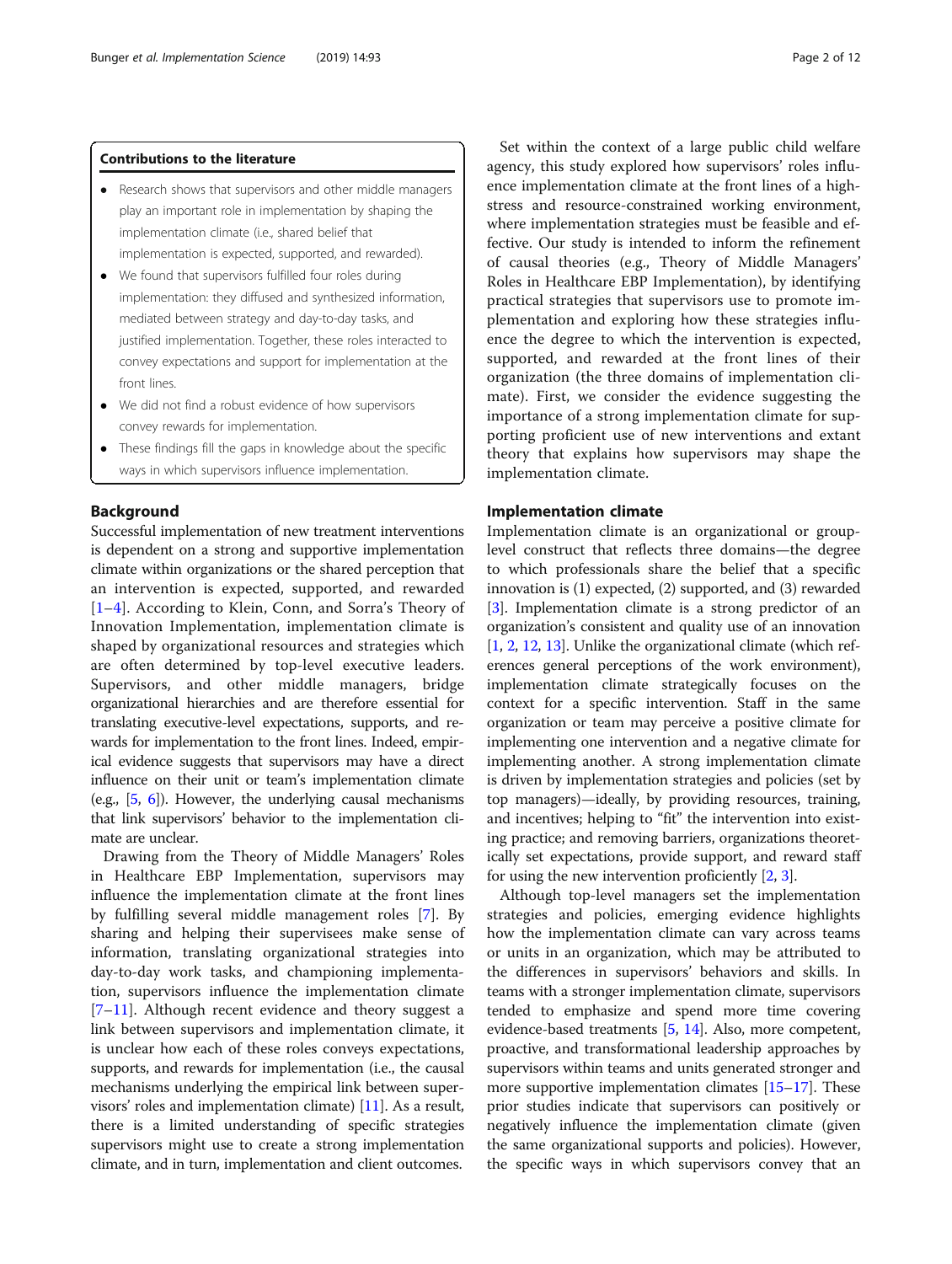intervention is expected, supported, and rewarded (i.e., shape the implementation climate) are unclear.

#### Supervisors' roles in implementation

Frontline supervisors serve essential administrative, educational, and supportive functions within health and human service settings as they "direct, coordinate, enhance, and evaluate" frontline professionals' performance (p. 11) [\[18\]](#page-12-0). Generally, high-quality and proactive supervision builds workers' practice competency, mediates the stress of emotionally burdensome work, and has been linked to a variety of outcomes including satisfaction, retention, and overall performance [[19](#page-12-0)–[22](#page-12-0)]. Specifically, during implementation, supervisors are highly influential as they are one of the most common sources of advice about an intervention and its implementation [\[23](#page-12-0)]. When supervisors support and use interventions as intended, frontline professionals are more likely to adopt and adhere to intervention protocols as well [\[24](#page-12-0), [25](#page-12-0)]. However, prior studies have demonstrated variation and gaps in supervisors' skills when helping frontline professionals implement a new intervention across a variety of settings [[5](#page-12-0), [26](#page-12-0)–[28\]](#page-12-0), which may explain variations in implementation climate across teams.

The Theory of Middle Managers' Role in Healthcare EBP Implementation suggests that variations in the way supervisors (and other middle managers) carry out four critical roles directly shape implementation climate, which in turn influences the implementation success [[7](#page-12-0), [10](#page-12-0)]. First, supervisors obtain and *diffuse* information, facts, support, and praise. Second, supervisors synthesize that information by interpreting, adapting, and making it relevant to frontline professionals. Third, supervisors mediate between top management's strategy and day-to-day activities by identifying tasks and monitoring performance. Finally, supervisors sell

implementation by justifying implementation and encouraging intervention use.

Theoretically, by performing these four roles, supervisors can directly influence the implementation climate [[11,](#page-12-0) [29\]](#page-12-0) (Fig. 1). By diffusing and synthesizing information, mediating between top management strategies and everyday practice, and selling implementation, supervisors can directly shape how frontline professionals perceive that an intervention's use is expected, supported, and rewarded. For instance, supervisors may convey expectations and norms for implementation while diffusing and synthesizing information [\[30\]](#page-12-0); supervisors support and reward innovation use through ongoing coaching, feedback, encouragement, and breaking the work down into manageable tasks  $[31]$  $[31]$ . Prior research suggests that all four roles are considered important [\[10\]](#page-12-0) and may build on and reinforce one another to promote implementation success [\[9](#page-12-0)]. However, while theory and evidence suggest a link between these roles and implementation climate, we do not know how each role and the underlying mechanisms of action shape how innovation use is expected, supported, and rewarded (the three implementation climate domains). Therefore, this study is intended to address this gap and elucidate how supervisors shape the implementation climate. Specifically, we examined how supervisors fulfill middle managers' roles (diffusing, synthesizing, mediating, and selling) during the implementation of a new behavioral health intervention and how these roles target the three implementation climate domains (expectations, supports, and rewards) at the front lines.

### Methods

### Study context

This qualitative study was conducted in the context of the Gateway CALL system demonstration project intended to improve access to mental health services for children

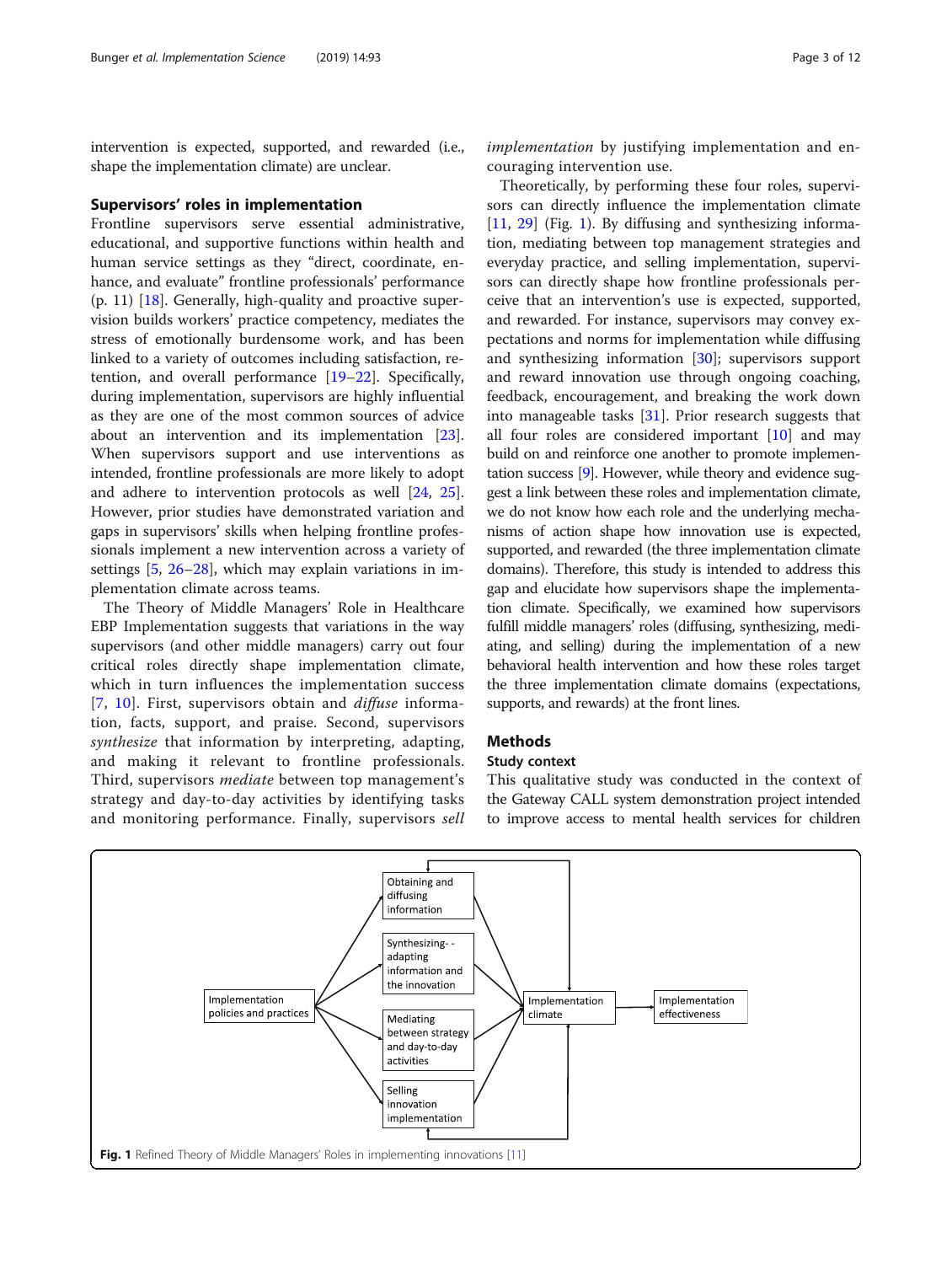and youth who enter foster care. The research team was contractually partnered with a county-based public child welfare agency located within an urban midwestern state (USA) that employs about 700 staff and serves about 30,000 children and families with a \$200 million (USD) operating budget annually. At the time of the study, the agency was structured hierarchically, with up to 3 to 5 administrative levels separating frontline workers from the top clinical and executive directors. Communication about organizational changes typically flowed in a top-down fashion [[32\]](#page-12-0). Similar to many other public child welfare agencies, this agency experienced substantial stress due to community demands, changing policies, and worker turnover. The intervention conceptualized frontline child welfare workers as "gateways" to specialty mental health services [\[33,](#page-12-0) [34](#page-12-0)] and involved the implementation of a phased service cascade intervention that included the introduction of four components. First, a new behavioral health screening process was implemented within child welfare intake units. Workers in these units investigated child maltreatment allegations and assessed whether family safety risks required intervention. A positive behavioral health screen at intake triggered a behavioral health assessment and referral to treatment by a colocated behavioral health team from a local non-profit organization (the second and third intervention components). The behavioral health assessment team members provided behavioral health consultation, assessment, and linkage support to child welfare agency workers. The fourth component involved case monitoring practices by ongoing child welfare workers to ensure that children received the services recommended by the assessment team. Ongoing workers link families with an array of services, work with caregivers, and assess their progress.

The intervention was rolled out in phases across intake units (and by extension, throughout the behavioral health team, and ongoing child welfare units); the first four intake units began implementing the new screening procedures in February 2015, and the second group of 4 intake units began implementing in October 2015. About 250 frontline staff and supervisors from the agency were involved. The intervention and its implementation have been detailed elsewhere [[35](#page-12-0), [36](#page-12-0)]. This study drew from focus group discussions held throughout implementation designed to identify barriers and facilitators to using the intervention components as intended. All study procedures were reviewed and approved by the first author's Institutional Review Board. For purposes of transparency, we described the methods, results, and interpretations consistent with the Consolidated Criteria for Reporting Qualitative Research [[37](#page-12-0)] (Additional file [1](#page-11-0)).

#### Participants

Study participants included 83 unique child welfare workers (from intake and ongoing units), behavioral health clinicians, and their supervisors in intervention implementing units (about one third of all staff involved in implementation). Most were female (80%), and worked in their position for an average of 5 years (although this ranged from 9 months to 31 years). In terms of their highest degree, half of the participants held bachelors' and half held master's degrees. To recruit a criterion sample of participants representing all implementing units and roles [[38](#page-12-0)], the research team collaborated with the agency. Specifically, project leaders at the agency asked the supervisors of the implementing units to identify staff with experience implementing the intervention components and invite them to attend voluntary focus groups. While these methods precluded us from tracking all those recruited, these procedures yielded 51 participants in 2015 and 40 participants in 2016; only 8 individuals participated in both years. The composition of the groups shifted over time due to the expansion to new units (and expanding the number of individuals with exposure to the intervention) and high turnover in the agency (Table [1\)](#page-6-0). Because of our recruitment methods, it is unclear how many individuals were invited but did not participate.

#### Data collection procedures

Twelve focus groups were conducted with 4 to 12 participants in each group; 6 groups were conducted in July 2015 (6 months after the initial implementation;  $n = 51$ ), and 6 were conducted in July 2016 (18 months after the initial implementation;  $n = 40$ ). The groups were homogenous in terms of participants' unit type (e.g., intake, behavioral health, ongoing) to explore differences and similarities in participants' perspectives depending on their unique role in the intervention. Also, to encourage participants to share their honest perceptions without fear of potential evaluation or retribution, separate groups were held for those in frontline positions and supervisors. To protect participants' privacy and keep their conversations confidential, no other individuals besides the participants and research team members were permitted to join the focus group. Lunch was provided as an incentive.

All focus groups were conducted on-site at child welfare or behavioral health agency offices and lasted about 90 min. Informed consent was obtained at the beginning of the focus groups. The discussions were facilitated by research team members including the lead evaluator, project coordinator, and student research assistants, all of whom were female, held or were working towards master's degrees in social work, and were trained in focus group facilitation. At least three research team members facilitated each group (a facilitator, co-facilitator, or notetaker/observer). The research team members were familiar with the project, the involved agencies, and main project leaders. Likewise, some of the participants were likely somewhat familiar with at least two of the research team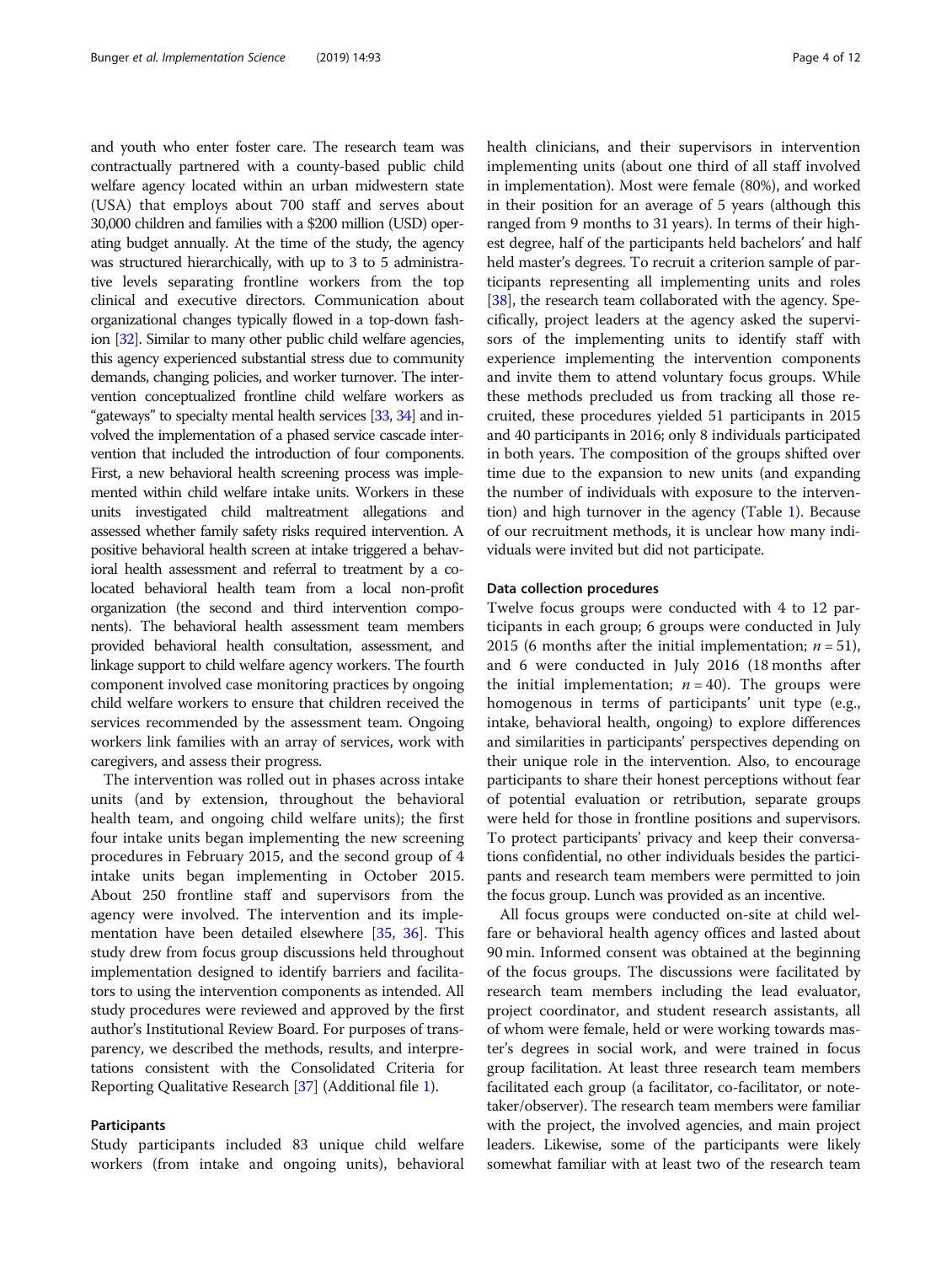|                              | July 2015 (6 groups), total | July 2016 (6 groups), total | Participated 2016<br>only, total | Participated both<br>years, total | Unique participants,<br>total |
|------------------------------|-----------------------------|-----------------------------|----------------------------------|-----------------------------------|-------------------------------|
| Behavioral health clinicians |                             | 4                           | 4                                |                                   |                               |
| Intake workers (2 groups)    | 14                          |                             |                                  |                                   | 25                            |
| Ongoing workers (2 groups)   | -18                         |                             |                                  |                                   | 29                            |
| Supervisors                  |                             | 8                           |                                  |                                   | 18                            |
| Total                        | 51                          | 40                          | 32                               | 8                                 | 83                            |

<span id="page-6-0"></span>Table 1 Focus group participants by role in 2015 and 2016

members due to prior meetings to discuss implementation and evaluation planning. To build rapport, each research team member introduced themselves briefly at the beginning of the discussion, explained their role on the team, and shared how the team will share general themes from the focus group to evaluate and refine the project's implementation plans.

To understand how workers' implementation experiences evolved over time during implementation, both sets of focus groups (in 2015 and in 2016) followed the same semi-structured interview guide focused on implementation (Additional file [2](#page-11-0)). The guide was developed in collaboration with the agency partners to elicit participants' views about the new screenings and assessments, changes to their practice, and how the tools were implemented and supported throughout the system. The guide was also pilot tested before the first focus groups with the research team. Discussions were audio-recorded and professionally transcribed. Each facilitator typed up any field notes and also wrote a summary of their impressions after each group.

#### Analysis

Transcripts were analyzed using a multi-step process and managed using Atlas.ti 6 and Dedoose. First, transcripts were analyzed using an inductive coding approach consistent with a modified grounded theory approach [\[39\]](#page-12-0). An initial codebook was developed based on the interview guide and impressions from the first set of focus groups in 2015. The codebook was refined throughout three coding cycles where two coders independently applied the code book to one transcript, compared their results, resolved coding disagreements with the assistance of a third member of the research team, and adjusted the code book. This final codebook was applied to all other transcripts from 2015 and 2016 by two independent coders who met to discuss the discrepancies. Coders reached at least 80% agreement on all transcripts. At this stage of analysis, we shared a one-page brief with all participants summarizing general focus group themes and invited their feedback [[40\]](#page-12-0). During this member-checking phase, feedback from participants suggested that they felt heard during the focus groups.

Next, one code "Supervision" ( $n = 87$  excerpts; about 45 pages of single-spaced text) was further extracted for deductive coding. A second codebook was developed based on concepts, domains, and definitions found in seminal papers on middle managers' roles [[7\]](#page-12-0) and implementation climate [\[3](#page-12-0)] (Additional file [3\)](#page-11-0). Finally, we constructed a conceptual matrix to identify and examine excerpts about the relationship between the specific middle management roles (as enacted by supervisors, herein referred to as "roles") and the conceptual domains of implementation climate  $[41]$ . Excerpts for each code were reviewed and discussed by the team for interpretation; quotes were selected to illustrate each major theme (minor edits were made for readability and brevity purposes).

#### Results

#### What do supervisors do during implementation?

Participants described examples of how supervisors filled all four middle management roles during implementation. Throughout the conversations about supervisors, and regardless of what type of role was described, participants emphasized the importance of daily in-person communication during regular staff meetings, one-on-one supervision, other formal or informal meetings, or via email and phone. Participants reported feeling as though they were "constantly talking about" the intervention and its implementation with their supervisors. Supervisors confirmed that regular discussion was intended to help workers learn how to use the new tools, make sense of new procedures, and monitor their workers' implementation over time. Through these interpersonal interactions, supervisors disseminated and synthesized information, mediated between strategy and day-to-day tasks, and sold implementation. Illustrative quotes are presented in Table [2.](#page-7-0)

#### Diffuse information

Throughout the focus groups, participants reported how their supervisors were the primary source of information during implementation. Supervisors actively communicated with their staff about available supports for implementation (e.g., training opportunities, materials), their expectations for implementing the intervention components, and signaled praise and reinforcement when their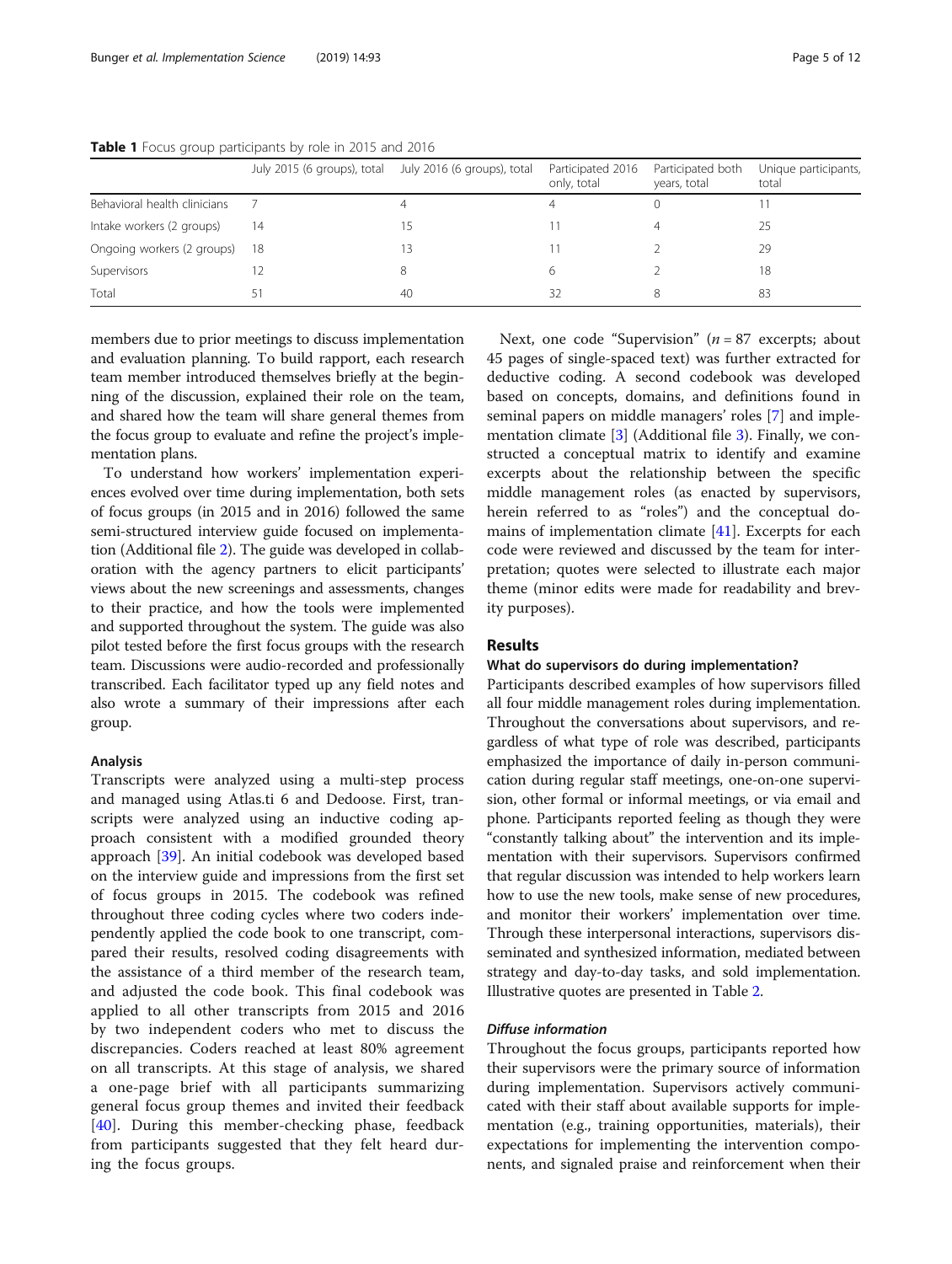#### <span id="page-7-0"></span>Table 2 Quotes illustrating middle managers' roles during implementation

| gabtes mashamig milaale managers Toles daling implementation                                                                                                                                                                                                                                                                                                                                                                                                                                                                                   |                                                                                         |  |  |  |
|------------------------------------------------------------------------------------------------------------------------------------------------------------------------------------------------------------------------------------------------------------------------------------------------------------------------------------------------------------------------------------------------------------------------------------------------------------------------------------------------------------------------------------------------|-----------------------------------------------------------------------------------------|--|--|--|
| Supporting quotes                                                                                                                                                                                                                                                                                                                                                                                                                                                                                                                              | <b>Notes</b>                                                                            |  |  |  |
| Diffusing information                                                                                                                                                                                                                                                                                                                                                                                                                                                                                                                          |                                                                                         |  |  |  |
| Interviewee 1: So maybe our training just  didn't go over the parts we need every day<br>like how to implement it and the daily processes maybe.<br>Interviewee 2: Or we got the training, and you didn't have one for months.<br>Interviewee 1: So then you ask your supervisor, and so whatever they heard is what you do.<br>(Intake, July 2016)                                                                                                                                                                                            | Example of diffusing information by relaying<br>information to frontline clinicians     |  |  |  |
| I asked a supervisor today-I said, Oh, are you coming to the Gateway CALL focus group today?"<br>And s/he said, "What's Gateway?" (Ongoing, July 2015)                                                                                                                                                                                                                                                                                                                                                                                         | Example of lack of diffusion of information<br>about an innovation                      |  |  |  |
| Synthesize information                                                                                                                                                                                                                                                                                                                                                                                                                                                                                                                         |                                                                                         |  |  |  |
| But you also have to make sure that the worker understands what they're reading because we<br>have different levels of ability and skill levels within the unit. I mean, I've got one [worker] who's<br>been there for almost eight years, and I've got one who's been there four weeks.  if that four<br>weeker was to get one of these [cases], it's like, okay we're gonna have to sit down and we're<br>gonna have to explain the whole thing. So skill level of the worker and their experience goes<br>into it. (Supervisors, July 2015) | Example of synthesizing information by<br>tailoring information to individual worker    |  |  |  |
| I've had a case where [in-person] wasn't an option. So [my supervisor] was like, "Well, if you<br>could catch her on the phone, if you could get those questions and do it that way."<br>(Intake, July 2016)                                                                                                                                                                                                                                                                                                                                   | Demonstration of troubleshooting challenging<br>cases and adapting to the local context |  |  |  |
| Mediating between strategy and day-to-day tasks                                                                                                                                                                                                                                                                                                                                                                                                                                                                                                |                                                                                         |  |  |  |
| I quess, if things are really followed-up on, like how they're supposed to be, so my supervisor's<br>aware that I [have a Gateway CALL case]. She asks, "Do you have it [the assessment] back?<br>What are the recommendations?" Cuz' then she puts in her notes. "Okay, what's the next step?<br>Who's making the referral, you or CALL?" "CALL." Okay, next month, "Is your kiddo linked with<br>X, Y, and Z?" (Ongoing, July, 2015)                                                                                                         | Example of mediating by identifying specific<br>activities for implementation           |  |  |  |
| And I, as a supervisor, it's hard to keep on top of them to make sure they have some of the<br>key points that were mentioned in the Gateway CALL [assessment], so it just depends on that,<br>and sometimes that takes even more time, because I have to decline the case plan because it<br>didn't include that information. (Supervisors, 2015).                                                                                                                                                                                            | Illustration of mediating by monitoring<br>implementation and providing feedback        |  |  |  |
| Even when we have trouble scheduling. Which I did, several times. Or connecting with a<br>caseworker. He was very, hands on in contacting them and just putting that little extra push,<br>getting them to call me (Behavioral Health, July 2015)                                                                                                                                                                                                                                                                                              | Example of mediating via engaging in<br>implementation activities                       |  |  |  |
| Selling implementation                                                                                                                                                                                                                                                                                                                                                                                                                                                                                                                         |                                                                                         |  |  |  |
| I think that the support is up high, but it's not trickling down,  If it's that important to them,<br>then educate your workers, your employees on the importance of this program. So that that<br>support trickles down. We have supervisors tell us, "What is this? We don't know what this is,<br>or why we're doing it." (Behavioral Health, July 2016)                                                                                                                                                                                    | Example of implementation is not well sold<br>within the organization                   |  |  |  |

staff used the intervention as intended. Supervisors also diffused information when responding to workers' questions. However, especially during the focus groups with ongoing workers, participants described inconsistent diffusion of information among the supervisors in their units, and some were not even familiar with the project. Poor diffusion generated confusion and frustration, which led frontline workers to seek information from other sources or not at all.

#### Synthesize information

Participants described how supervisors synthesized information—helping their staff use general information that they learned in training about the intervention components and their implementation in routine practice. Frontline child welfare workers and behavioral health clinicians relied on their supervisor to make sense of new practice workflows, make decisions about when and how to implement, and integrate information learned

from the new tools into practice. Supervisors described synthesizing information by tailoring it based on workers' abilities, work style, commitment, and attitudes toward the intervention. Synthesis also occurred when supervisors helped workers adapt the intervention and troubleshoot challenging cases which emerged especially among child welfare workers in the intake units administering the behavioral health screens.

#### Mediating between strategy and day-to-day tasks

Participants described several examples of how supervisors facilitated implementation by mediating between agency strategy (implementing the Gateway CALL project) and day-to-day frontline tasks. Supervisors identified and reminded staff of implementation activities (e.g., bringing the electronic tablet to the caregiver's home to conduct the behavioral health screen, checking the electronic file for completed screens, and filing the assessment results in the case file once completed). Sometimes,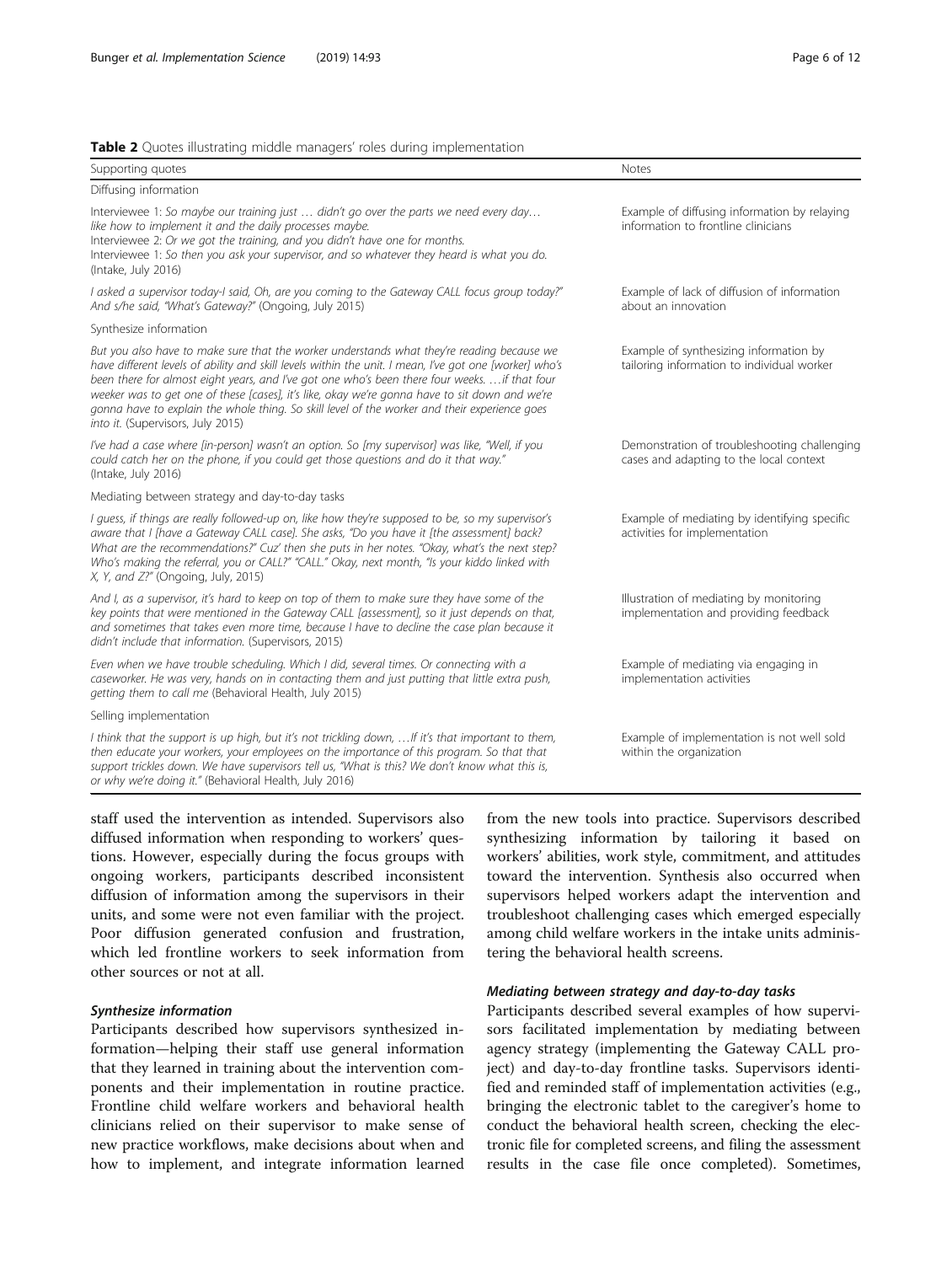workers noted how their supervisors followed up on their reminders during supervision or case reviews, which helped walk workers through the new workflows. Supervisors noted how these reminders and follow-up activities were linked to their efforts to monitor implementation among their staff. Some supervisors (in the intake units and the behavioral health assessment team) kept separate notes and tracking systems that monitored the progress of each case and those in the ongoing units used formal review/approval processes to provide feedback on performance. Supervisors also actively assisted their staff to use the tools and procedures correctly and on time by engaging in implementation activities. These activities tended to involve assistance with connecting and communicating with other staff and caregivers given the importance of regular coordination between work units and caregivers (who provided the responses to the screens and assessments). Notably, some participants mentioned how their supervisors did not remind them or follow up on project implementation, suggesting that mediating behaviors varied by supervisor.

#### Selling implementation

Themes and examples of how supervisors "sold" (or did not sell) the importance of implementation were infrequent. In only 1 of the 12 focus groups, participants reported that their direct supervisors were "fans" or "advocates" of the project, which conveyed its importance. Rather, discussion suggested that especially within the child welfare agency, workers may not have been sold on the project's rationale, were encouraged to implement to comply with the funders' expectations (instead of another reason), and that workers may have implemented without understanding the core problems Gateway CALL was designed to address.

#### How do supervisors influence implementation climate?

The matrix analysis-identified excerpts where descriptions of supervisors' roles overlapped with the three conceptual domains of implementation climate (the shared belief that Gateway CALL was expected, supported, and rewarded). Of these excerpts, many highlighted how supervisors' activities conveyed expectations or supported Gateway CALL implementation. Few excerpts described how supervisors conveyed rewards.

#### Convey expectations

Participants from all groups discussed how supervisors conveyed expectations, when they diffused and synthesized information, and mediated. By diffusing or synthesizing information about Gateway CALL, supervisors communicated expectations (requirements) for completing the new tools and procedures. Especially in the child welfare units, frontline workers noted how their supervisors told them that the new intervention procedures were mandatory when diffusing information, thus setting expectations for practice. Some supervisors also noted that they tailored information to the individual needs of their workers (synthesizing) and described the anticipated outcomes of the project (facilitating children's access to care, a selling activity) to communicate the project's priority and value within the agency. These communicated expectations were further reinforced when supervisors mediated between agency strategy and day-today activities at the front lines (via identifying tasks, monitoring implementation, and issuing reminders). In fact, many of the excerpts that described how workers perceived expectations also contained examples of how their supervisor engaged in mediation activities. As intake workers described, supervisors used a variety of mediating activities to reinforce expectations for implementing the screening tools such as monitoring their implementation, and issuing reminders:

Interviewee 1: I mean, my supervisor made it kind of mandatory, so it's like, "You forgot it the one visit. Like, well, guess you got to go back out." But that's about it.

Interviewee 2: Our supervisor wrote up on a white board in her office if we had a custody case, and she wrote, "Gave to CALL." So, we'd kind of check on each other but also see for ourselves.

Interviewee 3: It's on the face sheet too. They would write, "You need to complete Gateway CALL." (Intake, July 2015)

While the child welfare intake workers discussed how their supervisors conveyed clear expectations about screening, ongoing workers (in the child welfare agency) described how unclear communication may have negatively impacted the degree to which workers perceived that the intervention was expected. For instance, workers in the ongoing units noted how some supervisors "do not tell us either way" and there was "little to no directive" in their office about whether they were expected to ensure and monitor whether children received the services recommended by the assessment team (the fourth intervention component). In one of the ongoing groups (July 2015), workers described how the absence of clear communication and strong expectations led them to defer to an external behavioral health providers' discretion rather than follow through on the assessment team's recommendation.

#### Provide support

Themes related to perceived support for Gateway CALL most commonly emerged during the 2015 focus groups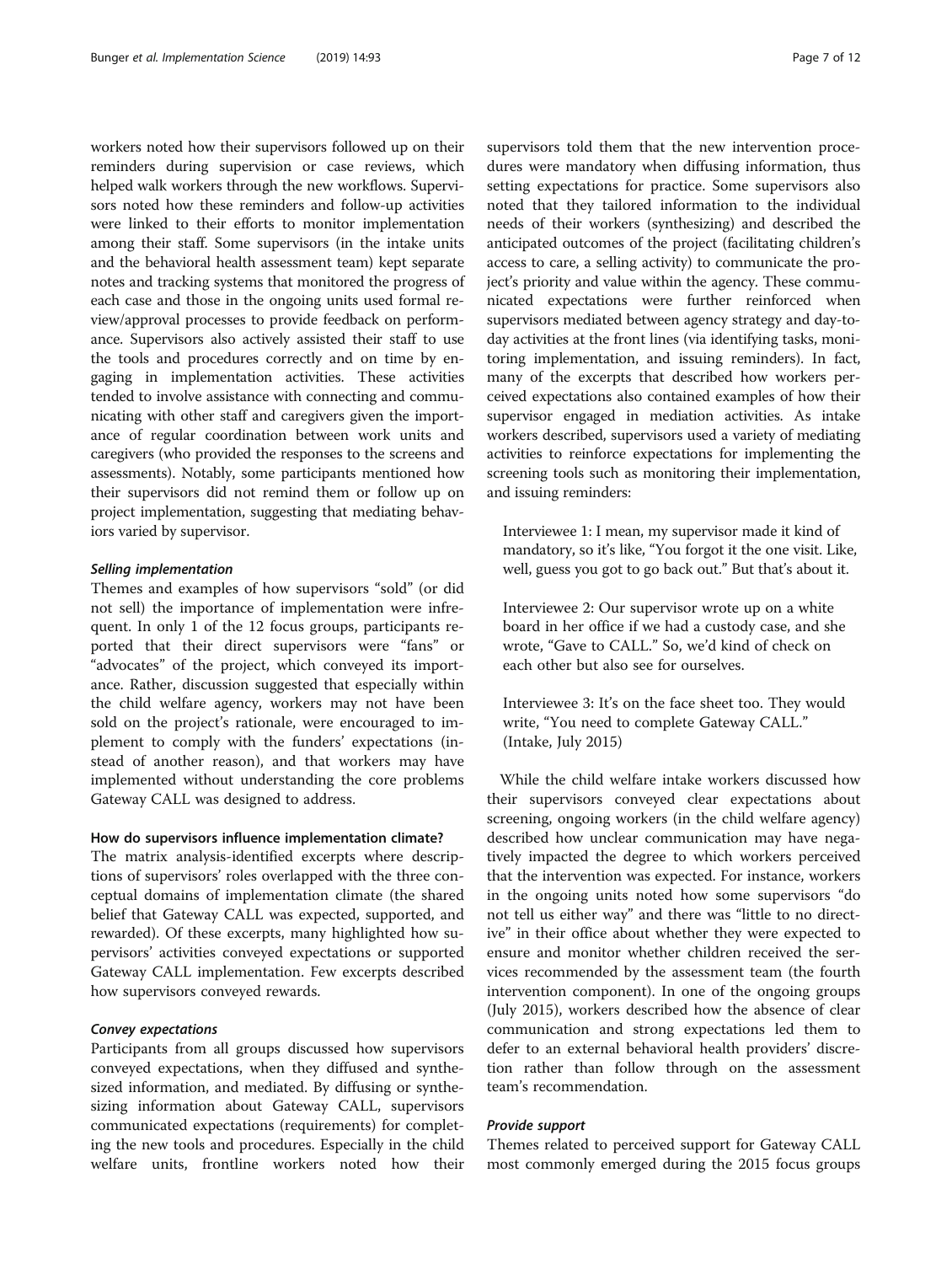and were linked to descriptions of three role types, highlighting how a variety of supervisory activities helped workers and clinicians feel supported especially at the beginning of implementation. Within the child welfare ongoing units, workers noted how "constant conversation" with their supervisors about the project generally (diffusing activities), reminders, and assistance with applying the new procedures with specific families (synthesizing activities) helped them to feel supported. Supervisors also supported their staff through their mediating activities. For instance, a behavioral health clinician described how her supervisor supported her implementation efforts by monitoring her use of the new assessment tools and assisting with score interpretation (mediating activities).

So [my supervisor], was really involved in that one, really helped with the interpretation and we had a meeting after that and another call when it come through just to kind of review where we were at. And, so there was a lot of support in that first part. (Behavioral Health, July 2015)

There were also instances where workers' described how even with clear directions from their supervisor, they still felt unsupported because of limited communication with and help from their supervisors. For example, one intake worker (July 2015) shared how they received directions from their supervisor "to show up to this [training] and I had no idea what was going on… and that [the screens] had to be on time. S/he told me to do these custody cases." In these situations, workers turned to co-workers for the explanation of the intervention's purpose and support.

#### Reward implementation

Discussion of rewards for implementation was rare, and workers often felt as though supervisors conveyed expectations for task completion without any positive feedback which may have led to confusion about how the intervention should be implemented. As one CALL clinician summarized, "we still don't know what we can do because the feedback we get is. "We need the data. We have to do it. You have to do it." Themes about the role of supervisors for rewarding implementation only emerged during focus group discussions with frontline intake workers in 2015. In both focus groups with intake workers, some workers noted that their supervisors diffused verbal praise (e.g., "good job") when they successfully used the new screening tools and occasionally bought lunch for workers in the unit to reward implementation (diffusing information and rewards). However, intake workers from other units explained that diffusion of rewards and praise for implementation and other work efforts are rare but incredibly

powerful for emotionally bolstering those on the front lines during implementation, and in general:

There is not a lot of thanks in our job. People don't want to see us. People do not like us. You know? … So, when your supervisor does say, like, good job, it's just like … I did do something right today even though I have 35 voicemails from people screaming at me. You know? … Just having that sometimes is enough to be like, oh, okay. Well, all hope isn't lost… (Intake, July 2015)

#### **Discussion**

Supervisors can directly influence the implementation climate or the shared sense that an intervention is expected, supported, and rewarded. Yet, we have limited understanding of exactly how supervisors shape the implementation climate. This study drew on the theory of middle managers' roles in healthcare EBP implementation to examine the relationship between four supervisory roles (diffusing and synthesizing information, mediating, and selling implementation) and implementation climate. Although these roles have been highlighted in other studies, this is the first to examine how they influence the three implementation climate domains (expectations, support, and rewards). Moreover, we observed how supervisors shape the implementation climate in a high-stress and resource-constrained work environment, which illustrates the feasibility and acceptability of carrying out these roles. Thus, our results advance causal theory about how supervisors (and other middle managers) shape implementation climate and implementation practice. Our findings suggest that these roles interact and may especially reinforce expectations and support for implementation. We discuss these findings and their implications for advancing theory, and development of implementation strategies that target or engage individuals in these key roles.

#### Supervisors shape the climate during implementation

Consistent with theory and evidence from studies in other organizational settings [[9,](#page-12-0) [29](#page-12-0)], supervisors in this study filled four roles. Supervisors engaged in mediating activities that translated top management implementation plans to frontline professionals and diffused and synthesized information. Supervisors also "sold" implementation, although they engaged in this role less than other roles perhaps because of competing demands (e.g., "initiative fatigue") [[42\]](#page-13-0) or they felt that the intervention detracts from their focus on child safety (a common issue when implementing behavioral health-focused interventions in child welfare settings)  $[43, 44]$  $[43, 44]$  $[43, 44]$  $[43, 44]$ . Nonetheless, these results provide support for the middle managers' roles specified by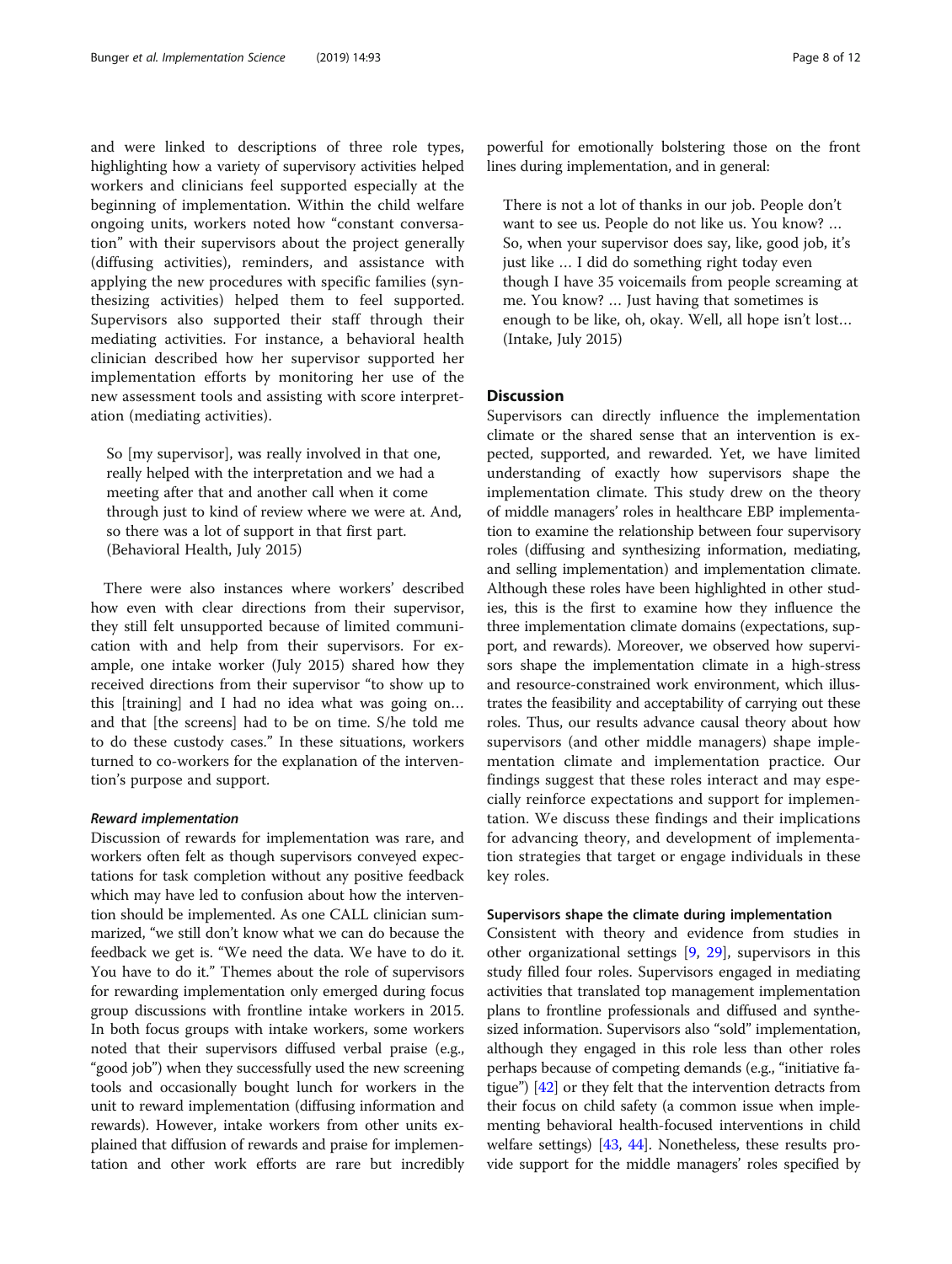theory and the application of this theory to supervisors' behaviors within child welfare contexts. Our results also confirm that frontline supervisors are appropriate and indeed significant targets for implementation strategies.

Importantly, this study offers preliminary evidence of how supervisors directly influence the implementation climate, as posited by theory. All four of these roles appeared to convey expectations for implementation in this organization, which is one of the implementation climate domains. Carrying out diffusing, synthesizing, and mediating roles also seemed to convey support, particularly during the early stages of implementation. However, there was only limited evidence of how these roles convey rewards for implementation. These findings lead us to several insights that have implications for implementation research and practice.

First, the data suggest that these roles may interact with one another in potentially powerful ways to shape the implementation climate. In fact, these roles seemed to reinforce one another, whereby synthesizing information, mediating (e.g., reminding a worker to conduct the new screening), and selling the importance of the intervention for improving children's outcomes emphasized basic expectations and information about new mandates that supervisors diffused to their staff. In a similar fashion, during early implementation phases, diffusing information, synthesizing efforts to help workers understand and apply the new intervention procedures, and mediating activities that held workers accountable also helped frontline professionals feel supported, a second implementation climate domain. The interactions among these roles (and how supervisors in this study often carried out more than one role in a given example) highlight the potentially reinforcing effects and raise conceptual questions about whether these four roles are operationally distinct. However, they also warn of the potential for "mixed messaging" if supervisors' roles are not carried out consistently. For instance, supervisors might diffuse information about an intervention and implementation expectations. Yet, without efforts to monitor how well workers are implementing the intervention (mediating), or help working through difficult cases (synthesizing), workers could feel unsure about what is expected of them or whether there is sufficient support or justification for making these changes to their practice. Consistent execution (across roles and over time) might be especially important in settings with high staff turnover, and thus intensive staff training and support needs. For instance, the median length of employment for a frontline intake worker at this organization during the study period was only 8 months, and supervisors were constantly supporting newly hired frontline staff. Diffusing, synthesizing, mediating, and "selling" efforts that converge around the same message may provide clear and constant support that help newer workers learn their jobs and implement interventions.

Second, our findings may also reflect complex interactions among supervisors' roles, implementation climate, and general organizational climate, consistent with the evidence from other studies on middle managers [\[11](#page-12-0)]. For example, participants from both the child welfare agency and behavioral health team were very attuned to how supervisors conveyed organizational expectations of them (half of the coded climate excerpts referenced expectations), while discussions about how supervisors provided support or rewards were very limited. In fact, supervisors in this study may have carried out their roles with an emphasis on expectations because of the general organizational and child welfare system culture and climate. Child welfare settings are driven by federally mandated benchmarks and time frames for practice [\[44](#page-13-0)], which often lead to supervision characterized as "detached and empty" [\[27](#page-12-0)] and emphasizing administrative oversight and compliance over education and support [[45,](#page-13-0) [46](#page-13-0)]. This may explain why there were few examples of how supervisors justified the rationale for the intervention or rewarded a job well done, although future studies examining the nuanced relationship between organizational context, roles, and implementation climate are needed.

Based on the conceptual definition of implementation climate, expectations, support, and rewards are all necessary for generating a strong and shared sense that the organization supports the implementation of an intervention [\[3](#page-12-0)]. In settings with compliance-driven cultures that emphasize expectations (especially given the emotionally taxing nature of child welfare practice), supervisors may need to focus more on supporting and rewarding staff during implementation. This may involve explaining the value of the intervention for improving children's outcomes (a selling activity) and by issuing praise (a diffusing activity). The  $R<sup>3</sup>$  model, for example, trains supervisors on positive reinforcement and praise techniques to improve interactions with frontline workers and between workers and caregivers to promote implementation of new parenting interventions [[31](#page-12-0)]. Support and rewards for implementation might also be conveyed by other organizational stakeholders. Executive leaders can help improve the implementation climate as well by engaging and cultivating leadership among frontline supervisors and aligning how expectations, supports, and rewards for implementation are conveyed [[47\]](#page-13-0). Executive leaders might also need to address general organizational culture and climate issues—approaches such as the Availability, Responsiveness, and Continuity (ARC) model are effective for improving the organizational culture, climate, and implementation [[48,](#page-13-0) [49\]](#page-13-0).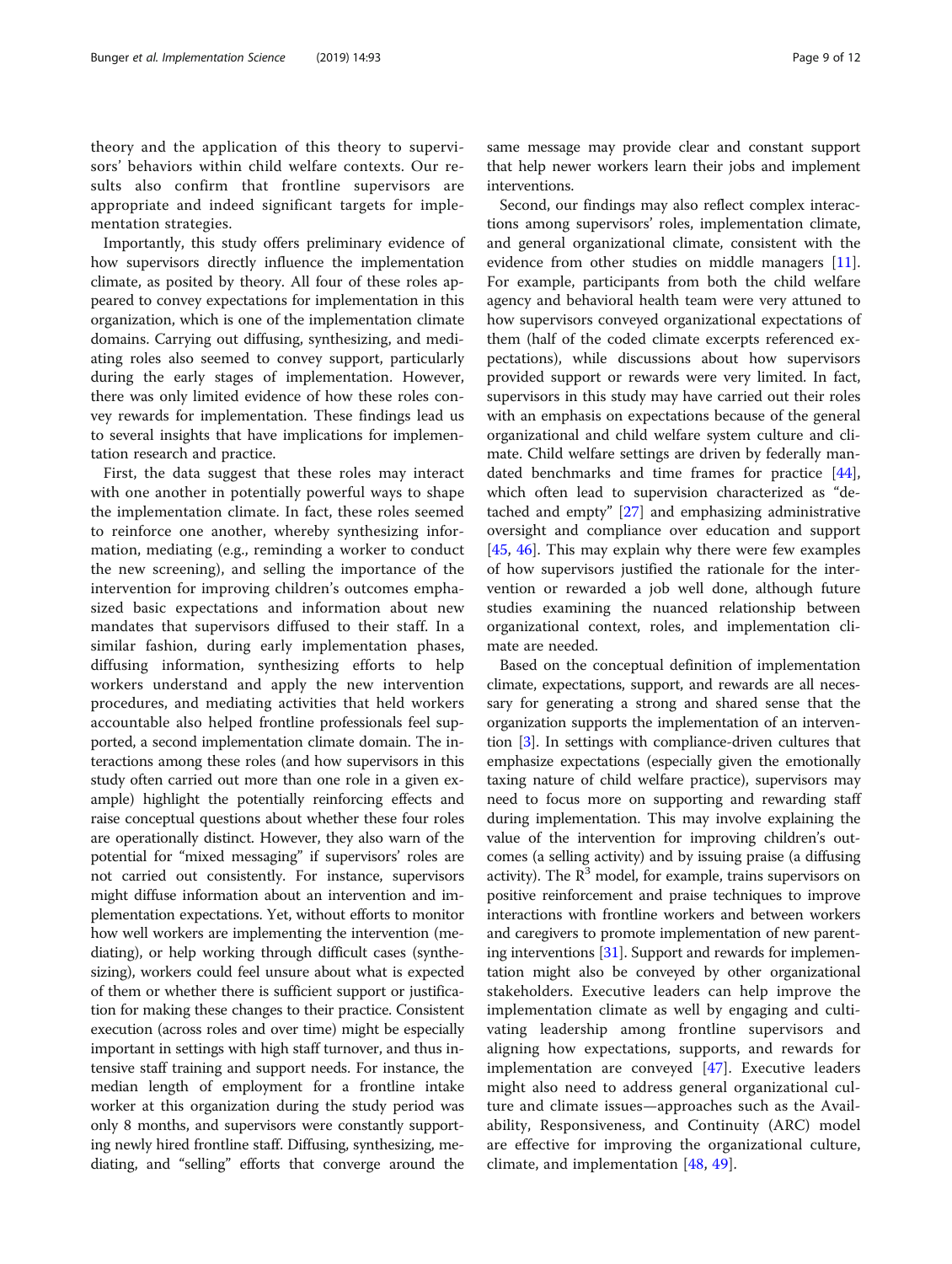#### <span id="page-11-0"></span>Limitations

Our findings should be interpreted in light of a few limitations. First, this study relies on self-report, and we did not confirm how supervisors performed each role, their proficiency, or the influence on the implementation climate. Second, while our focus group guide asked about supervision and the general organizational context, we did not specifically ask how supervisors carried out these four roles, or about the implementation climate, so we may not have captured all of the information participants could have offered. Third, our findings about specific implementation roles and activities may have limited generalizability to other health and human service organizations. However, we drew our in-depth data from multiple work units, functions, and points in time and interpreted our results in light of rich contextual information. Our qualitative results provide examples of supervisors' behaviors in a single context. In the future, these reported behaviors could be triangulated with external observations to test the interrelationships between roles and climate. Ideally, we would examine the causal effects of these different roles on implementation climate by conducting a randomized controlled trial where workers' exposure to each role was manipulated. However, this type of design and deliberately withholding potentially necessary supervisory roles within a real-world service delivery organization is not feasible. Therefore, other non-experimental approaches are likely to be necessary. This trajectory of research could specify the causal mechanisms that explain how supervisors and other middle managers create a strong and positive implementation climate and directly inform how supervisors support implementation within their teams.

#### Conclusion

Supervisors have direct influence over the implementation climate at the front lines and by extension implementation and client outcomes. This study provided preliminary evidence to elucidate how supervisors shape the degree to which an intervention was expected, supported, and rewarded (i.e., the implementation climate). Specifically, we show how supervisors fill four important roles during implementation: they diffuse and synthesize information, sell implementation, and mediate between organizational strategy and day-to-day tasks. Our findings suggest that these roles may interact with one another in potentially powerful ways to shape the implementation climate. They may also reflect complex interactions among supervisors' roles, implementation climate, and general organizational climate, consistent with the evidence from other studies on middle managers [[11](#page-12-0)]. These results advance the Theory of Middle Managers in Healthcare EBP Implementation and inform how supervisors might facilitate strong conditions for implementation within their teams.

#### Supplementary information

Supplementary information accompanies this paper at [https://doi.org/10.](https://doi.org/10.1186/s13012-019-0939-6) [1186/s13012-019-0939-6.](https://doi.org/10.1186/s13012-019-0939-6)

Additional file 1. Consolidated Criteria for Reporting Qualitative Research (COREQ) Checklist.

Additional file 2. Focus group guide.

Additional file 3. Codebook

#### Abbreviations

EBP: Evidence-based practice; CALL: Consultation, Assessment, Liaison, and Linkage

#### Acknowledgements

The authors wish to thank their project partners, the staff who participated in this project, and the evaluation team members who helped coordinate data collection.

#### Authors' contributions

ACB and SB conceptualized the research question. AB designed the implementation and outcome evaluation of the larger project and led this substudy and manuscript preparation. AB, JH, and HM gathered and coded the data and contributed to the interpretation. MCB directed the analysis and assisted with the result interpretation. EM assisted with the analysis and result interpretation. All authors contributed to the manuscript preparation and have read and approved the final manuscript.

#### Funding

This work was funded by the US Department of Health and Human Services, Administration for Children, Youth, and Families; Children's Bureau (Grant #90CO1104).

#### Availability of data and materials

The data gathered and used for this analysis is not publically available because of the inclusion of identifying information of the participants and potentially sensitive case information.

#### Ethics approval and consent to participate

This research study was reviewed and approved by the Institutional Review Board at The Ohio State University. Informed consent was obtained from all participants.

#### Consent for publication

Not applicable

#### Competing interests

The authors declare that they have no competing interests.

#### Author details

<sup>1</sup>College of Social Work, The Ohio State University, 1947 College Road Columbus, OH 43210, USA. <sup>2</sup>Department of Health Policy and Management Gillings School of Global Public Health, University of North Carolina at Chapel Hill, 1105C McGavran-Greenberg Hall, Campus Box 7411, Chapel Hill, NC 27599, USA. <sup>3</sup>School of Social Work, Portland State University, 1800 SW 6th Avenue, Suite 600, Portland, OR 97201, USA. <sup>4</sup>Bureau of Maternal, Child and Family Health, Ohio Department of Health, 246 North High Street, Columbus, OH 43215, USA. <sup>5</sup>School of Social Work, University of Minnesota, Peters Hall 1404 Gortner Ave, Saint Paul, MN 55108, USA.

#### Received: 13 May 2019 Accepted: 11 September 2019 Published online: 25 October 2019

#### References

- Klein KJ, Conn AB, Sorra JS. Implementing computerized technology: an organizational analysis. J Appl Psychol [Internet]. 2001 [cited 2012 Jul 25];86: 811–824. Available from: <http://www.ncbi.nlm.nih.gov/pubmed/11596799>
- 2. Klein KJ, Sorra JS. The challenge of innovation implementation. Acad Manag Rev [Internet]. Academy of Management; 1996 [cited 2011 Mar 7];21:1055– 1080. Available from: <http://www.jstor.org/stable/259164>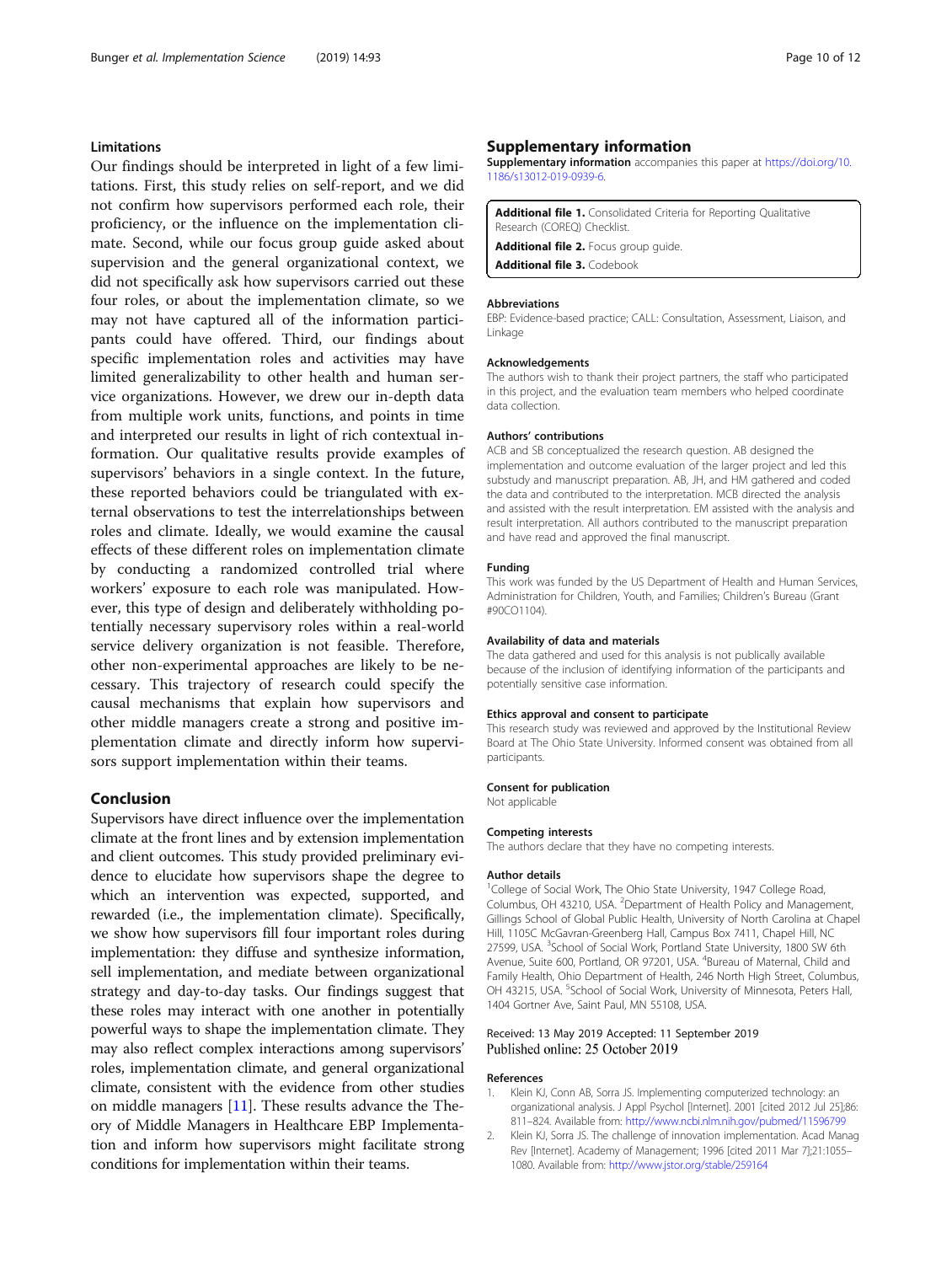- <span id="page-12-0"></span>4. Helfrich CD, Weiner BJ, McKinney MM, Minasian L. Determinants of implementation effectiveness. Med Care Res Rev. 2007;64:279–303.
- 5. Dorsey S, Kerns SEU, Lucid L, Pullmann MD, Harrison JP, Berliner L, et al. Objective coding of content and techniques in workplace-based supervision of an EBT in public mental health. Implement Sci. 2018;13:1–12.
- 6. Aarons GA, Glisson C, Green PD, Hoagwood K, Kelleher KJ, Landsverk JA, et al. The organizational social context of mental health services and clinician attitudes toward evidence-based practice: a United States national study. Implement Sci. 2012;7:56.
- 7. Birken SA, Lee SYD, Weiner BJ. Uncovering middle managers' role in healthcare innovation implementation. Implement Sci [Internet]. BioMed Central; 2012 [cited 2017 Mar 12];7:28. Available from: [http://www.ncbi.nlm.](http://www.ncbi.nlm.nih.gov/pubmed/22472001) [nih.gov/pubmed/22472001](http://www.ncbi.nlm.nih.gov/pubmed/22472001)
- Birken SA, Lee S-YD, Weiner BJ, Chin MH, Schaefer CT. Improving the effectiveness of health care innovation implementation: middle managers as change agents. Med Care Res Rev [Internet]. 2013 [cited 2014 Dec 22];70: 29–45. Available from: <http://mcr.sagepub.com/content/70/1/29.short>
- 9. Engle RL, Lopez ER, Gormley KE, Chan JA, Charns MP, Van Deusen Lukas C. What roles do middle managers play in implementation of innovative practices? Health Care Manage Rev. 2017;42:14–27.
- Birken SA, DiMartino LD, Kirk MA, Lee SYD, McClelland M, Albert NM. Elaborating on theory with middle managers' experience implementing healthcare innovations in practice. Implement Sci [Internet]. 2016;11:1–5 Available from: [https://doi.org/10.1186/s13012-015-0362-6.](https://doi.org/10.1186/s13012-015-0362-6)
- 11. Birken S, Clary A, Tabriz AA, Turner K, Meza R, Zizzi A, et al. Middle managers' role in implementing evidence-based practices in healthcare: a systematic review. Implement Sci. Implementation Science. 2018;13:1–14.
- 12. Jacobs SR, Weiner BJ, Reeve BB, Hofmann DA, Christian M, Weinberger M. Determining the predictors of innovation implementation in healthcare: a quantitative analysis of implementation effectiveness. Implement Sci [Internet]. 2015 [cited 2017 May 3];15. Available from: [https://](https://bmchealthservres.biomedcentral.com/articles/10.1186/s12913-014-0657-3) [bmchealthservres.biomedcentral.com/articles/10.1186/s12913-014-0657-3](https://bmchealthservres.biomedcentral.com/articles/10.1186/s12913-014-0657-3)
- 13. Turner K, Trogdon JG, Weinberger M, Stover AM, Ferreri S, Farley JF, et al. Testing the organizational theory of innovation implementation effectiveness in a community pharmacy medication management program: a hurdle regression analysis. Implement Sci. 2018;13:1–13.
- 14. Dorsey S, Pullmann MD, Kerns SEU, Jungbluth N, Meza R, Thompson K, et al. The Juggling Act of Supervision in Community Mental Health: implications for supporting evidence-based treatment. Adm Policy Ment Heal Ment Heal Serv Res. 2017;44:838–52.
- 15. Aarons GA, Sommerfeld DH. Leadership, innovation climate, and attitudes toward evidence-based practice during a statewide implementation. J Am Acad Child Adolesc Psychiatry. Elsevier. 2012;51:423–31.
- 16. Aarons GA, Ehrhart MG, Farahnak LR, Sklar M, Horowitz J. Discrepancies in leader and follower ratings of transformational leadership: relationship with organizational culture in mental health. Adm Policy Ment Heal Ment Heal Serv Res. 2017;44:480–91.
- 17. Shuman CJ, Liu X, Aebersold ML, Tschannen D, Banaszak-Holl J, Titler MG. Associations among unit leadership and unit climates for implementation in acute care: a cross-sectional study. Implement Sci [Internet]. Implementation Science. 2018;13:62 Available from: [https://implementationscience.](https://doi.org/https://implementationscience.biomedcentral.com/articles/10.1186/s13012-018-0753-6%0Ahttp://www.ncbi.nlm.nih.gov/pubmed/29695302%0Ahttp://www.pubmedcentral.nih.gov/articlerender.fcgi?artid%E2%80%89=%E2%80%89PMC5918552) [biomedcentral.com/articles/10.1186/s13012-018-0753-6%0Ahttp://www.ncbi.](https://doi.org/https://implementationscience.biomedcentral.com/articles/10.1186/s13012-018-0753-6%0Ahttp://www.ncbi.nlm.nih.gov/pubmed/29695302%0Ahttp://www.pubmedcentral.nih.gov/articlerender.fcgi?artid%E2%80%89=%E2%80%89PMC5918552) [nlm.nih.gov/pubmed/29695302%0Ahttp://www.pubmedcentral.nih.gov/](https://doi.org/https://implementationscience.biomedcentral.com/articles/10.1186/s13012-018-0753-6%0Ahttp://www.ncbi.nlm.nih.gov/pubmed/29695302%0Ahttp://www.pubmedcentral.nih.gov/articlerender.fcgi?artid%E2%80%89=%E2%80%89PMC5918552) [articlerender.fcgi?artid = PMC5918552](https://doi.org/https://implementationscience.biomedcentral.com/articles/10.1186/s13012-018-0753-6%0Ahttp://www.ncbi.nlm.nih.gov/pubmed/29695302%0Ahttp://www.pubmedcentral.nih.gov/articlerender.fcgi?artid%E2%80%89=%E2%80%89PMC5918552).
- 18. Kadushin A, Harkness D. Supervision in social work. 5th ed. New York, NY: Columbia University Press; 2014.
- 19. Carpenter J, Webb CM, Bostock L. The surprisingly weak evidence base for supervision: findings from a systematic review of research in child welfare practice (2000-2012). Child Youth Serv Rev. 2013;35:1843–53.
- 20. Ludwick T, Turyakira E, Kyomuhangi T, Manalili K, Robinson S, Brenner JL. Supportive supervision and constructive relationships with healthcare workers support CHW performance: use of a qualitative framework to evaluate CHW programming in Uganda. Hum Resour Health. 2018;16:1–8.
- 21. Mor Barak ME, Travis DJ, Pyun H, Xie B. The impact of supervision on worker outcomes: a meta-analysis. Soc Serv Rev [Internet]. 2009;83:3–32 Available from: [https://www.journals.uchicago.edu/doi/10.1086/599028.](https://www.journals.uchicago.edu/doi/10.1086/599028)
- 22. Birken SA, Lee SYD, Weiner BJ, Chin MH, Schaefer CT. Improving the effectiveness of health care innovation implementation: middle managers as change agents. Med Care Res Rev [Internet]. SAGE PublicationsSage CA: Los Angeles, CA; 2013 [cited 2017 Mar 12];70:29–45. Available from: <http://mcr.sagepub.com/cgi/doi/10.1177/1077558712457427>
- 23. Bunger AC, Doogan N, Hanson RF, Birken SA. Advice-seeking during implementation: a network study of clinicians participating in a learning collaborative. Implement Sci [Internet]. BioMed Central; 2018 [cited 2018 Jul 30];13:101. Available from: [https://implementationscience.biomedcentral.](https://implementationscience.biomedcentral.com/articles/10.1186/s13012-018-0797-7) [com/articles/10.1186/s13012-018-0797-7](https://implementationscience.biomedcentral.com/articles/10.1186/s13012-018-0797-7)
- 24. Cunningham CE, Barwick M, Rimas H, Mielko S, Barac R. Modeling the decision of mental health providers to implement evidence-based children's mental health services: a discrete choice conjoint experiment. Adm Policy Ment Heal Ment Heal Serv Res [Internet]. 2018;45:302–317. Available from: <https://doi.org/10.1007/s10488-017-0824-z>
- 25. Schoenwald SK, Sheidow AJ, Chapman JE. Clinical supervision in treatment transport: effects on adherence and outcomes. J Consult Clin Psychol. 2009; 77:410–21.
- 26. Bailin A, Bearman SK, Sale R. Clinical supervision of mental health professionals serving youth: format and microskills. Adm Policy Ment Heal Ment Heal Serv Res [Internet]. 2018;45:800–812. Available from: [http://link.](http://link.springer.com/10.1007/s10488-018-0865-y) [springer.com/10.1007/s10488-018-0865-y](http://link.springer.com/10.1007/s10488-018-0865-y)
- 27. Radey M, Stanley L. "Hands on" versus "empty": supervision experiences of frontline child welfare workers. Child Youth Serv Rev. 2018;91:128–36.
- 28. Choy-Brown M, Stanhope V. The availability of supervision in routine mental health care. In: Clin Soc Work J [Internet], vol. 46: Springer US; 2018. p. 271– 80. Available from: [https://doi.org/10.1007/s10615-018-0687-0.](https://doi.org/10.1007/s10615-018-0687-0)
- 29. Birken SA, Lee S-YD, Weiner BJ. Uncovering middle managers' role in healthcare innovation implementation. Implement Sci [Internet]. 2012;7:28. Available from: <http://www.pubmedcentral.nih.gov/articlerender.fcgi?artid> = 3372435&tool = pmcentrez&rendertype = abstract
- 30. Choy-Brown M, Stanhope V, Tiderington E, Padgett DK. Unpacking clinical supervision in transitional and permanent supportive housing: scrutiny or support? Adm Policy Ment Heal Ment Heal Serv Res [Internet]. Springer US; 2016 [cited 2018 Nov 8];43:546–54. Available from: [http://link.springer.com/1](http://link.springer.com/10.1007/s10488-015-0665-6) [0.1007/s10488-015-0665-6](http://link.springer.com/10.1007/s10488-015-0665-6)
- 31. Saldana L, Chamberlain P, Chapman J. A supervisor-targeted implementation approach to promote system change: the  $R<sup>3</sup>$  model. Adm Policy Ment Heal Ment Heal Serv Res. 2016;43:879–92.
- 32. Cao Y, Bunger AC, Hoffman J, Robertson HA. Change communication strategies in public child welfare organizations: engaging the front line. Hum Serv Organ Manag Leadersh Gov. 2016;40:37–50.
- 33. Stiffman AR, Pescosolido B, Cabassa LJ. Building a model to understand youth service access: the gateway provider model. Ment Health Serv Res [Internet]. 2004;6:189–198. Available from: [https://doi.org/10.1023/B:MHSR.](https://doi.org/10.1023/B:MHSR.0000044745.09952.33) [0000044745.09952.33](https://doi.org/10.1023/B:MHSR.0000044745.09952.33)
- 34. Bunger AC, Stiffman AR, Foster KA, Shi P. Child welfare workers' connectivity to resources and youth's receipt of services. Adv Soc Work. 2009;10:1–21.
- 35. Bunger AC, Powell BJ, Robertson HA, MacDowell H, Birken SA, Shea C. Tracking implementation strategies: a description of a practical approach and early findings. Heal Res Policy Syst. 2017;15.
- Gopalan G, Bunger A, Powell BJ. Skills for developing and maintaining community-partnerships for dissemination and implementation research in children's behavioral health: implications for research infrastructure and training of early career investigators. Adm Policy Ment Heal Ment Heal Serv Res [Internet]. Springer US; 2019 [cited 2019 Mar 27];1-17. Available from: <http://link.springer.com/10.1007/s10488-019-00930-5>
- 37. Tong A, Sainsbury P, Craig J. Consolidated Criteria for Reporting Qualitative Research (COREQ): a 32-item checklist for interviews and focus groups. Int J Qual Heal Care [Internet]. Narnia; 2007 [cited 2019 Apr 30];19:349–57. Available from: <https://academic.oup.com/intqhc/article-lookup/doi/10.1093/intqhc/mzm042>
- 38. Palinkas LA, Horwitz SM, Green CA, Wisdom JP, Duan N, Hoagwood K. Purposeful sampling for qualitative data collection and analysis in mixed method implementation research. Adm Policy Ment Heal Ment Heal Serv Res [Internet]. Springer US; 2015 [cited 2017 Sep 12];42:533–44. Available from: <http://link.springer.com/10.1007/s10488-013-0528-y>
- 39. Stern PN, Porr CJ. Essentials of Accessible Grounded Theory. Walnut Creek, CA: Left Coast Press; 2011.
- 40. Group Q. Qualitative methods in implementation science [Internet]. 2018. Available from: [https://cancercontrol.cancer.gov/IS/docs/NCI-DCCPS-](https://cancercontrol.cancer.gov/IS/docs/NCI-DCCPS-ImplementationScience-WhitePaper.pdf)[ImplementationScience-WhitePaper.pdf](https://cancercontrol.cancer.gov/IS/docs/NCI-DCCPS-ImplementationScience-WhitePaper.pdf)